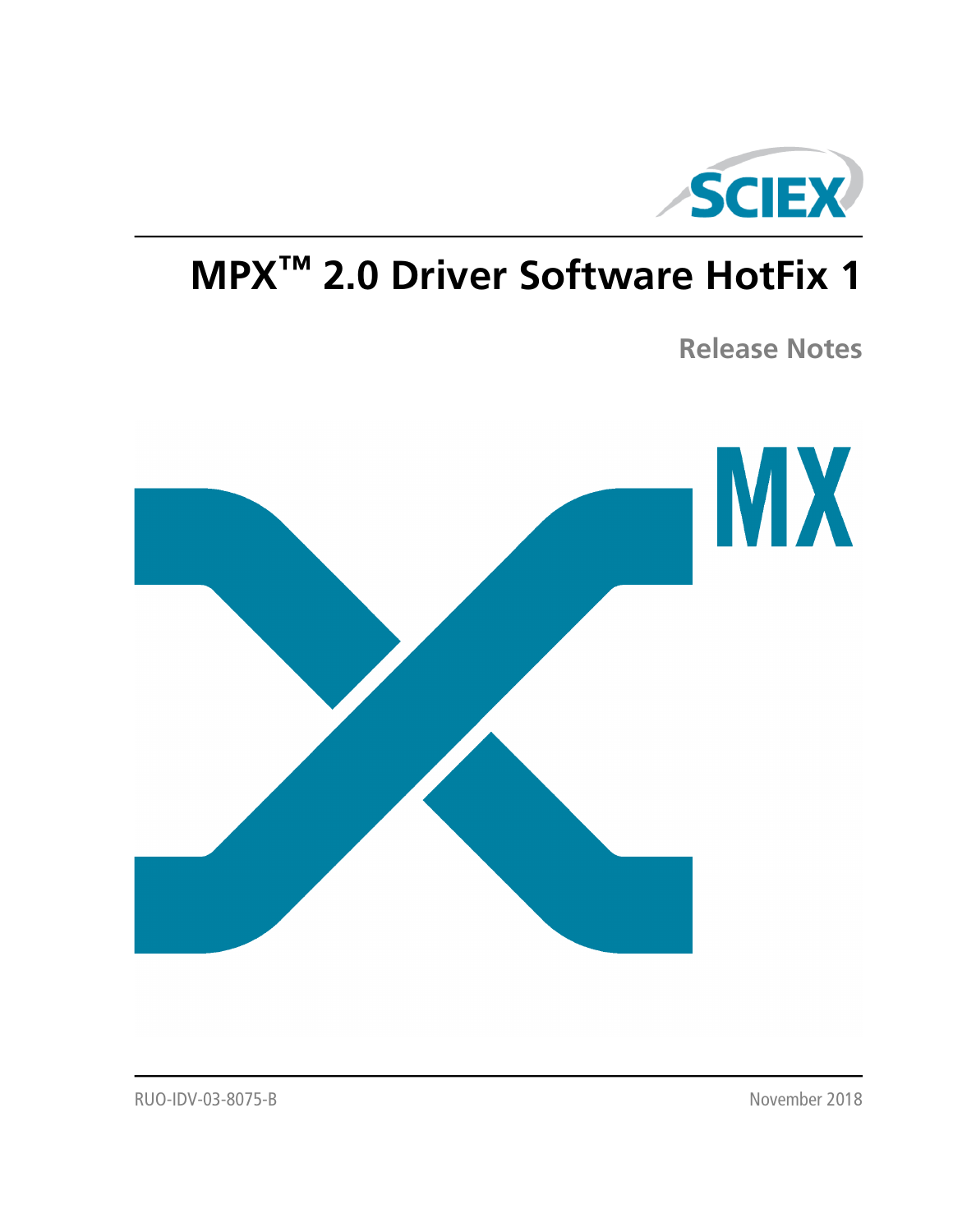This document is provided to customers who have purchased SCIEX equipment to use in the operation of such SCIEX equipment. This document is copyright protected and any reproduction of this document or any part of this document is strictly prohibited, except as SCIEX may authorize in writing.

Software that may be described in this document is furnished under a license agreement. It is against the law to copy, modify, or distribute the software on any medium, except as specifically allowed in the license agreement. Furthermore, the license agreement may prohibit the software from being disassembled, reverse engineered, or decompiled for any purpose. Warranties are as stated therein.

Portions of this document may make reference to other manufacturers and/or their products, which may contain parts whose names are registered as trademarks and/or function as trademarks of their respective owners. Any such use is intended only to designate those manufacturers' products as supplied by SCIEX for incorporation into its equipment and does not imply any right and/or license to use or permit others to use such manufacturers' and/or their product names as trademarks.

SCIEX warranties are limited to those express warranties provided at the time of sale or license of its products and are SCIEX's sole and exclusive representations, warranties, and obligations. SCIEX makes no other warranty of any kind whatsoever, expressed or implied, including without limitation, warranties of merchantability or fitness for a particular purpose, whether arising from a statute or otherwise in law or from a course of dealing or usage of trade, all of which are expressly disclaimed, and assumes no responsibility or contingent liability, including indirect or consequential damages, for any use by the purchaser or for any adverse circumstances arising therefrom.

**For research use only.** Not for use in diagnostic procedures.

AB Sciex is operating as SCIEX.

The trademarks mentioned herein are the property of AB Sciex Pte. Ltd. or their respective owners.

AB SCIEX<sup>™</sup> is being used under license.

 $\circ$  2018 AB Sciex



AB Sciex Pte. Ltd. Blk33, #04-06 Marsiling Industrial Estate Road 3 Woodlands Central Industrial Estate, Singapore 739256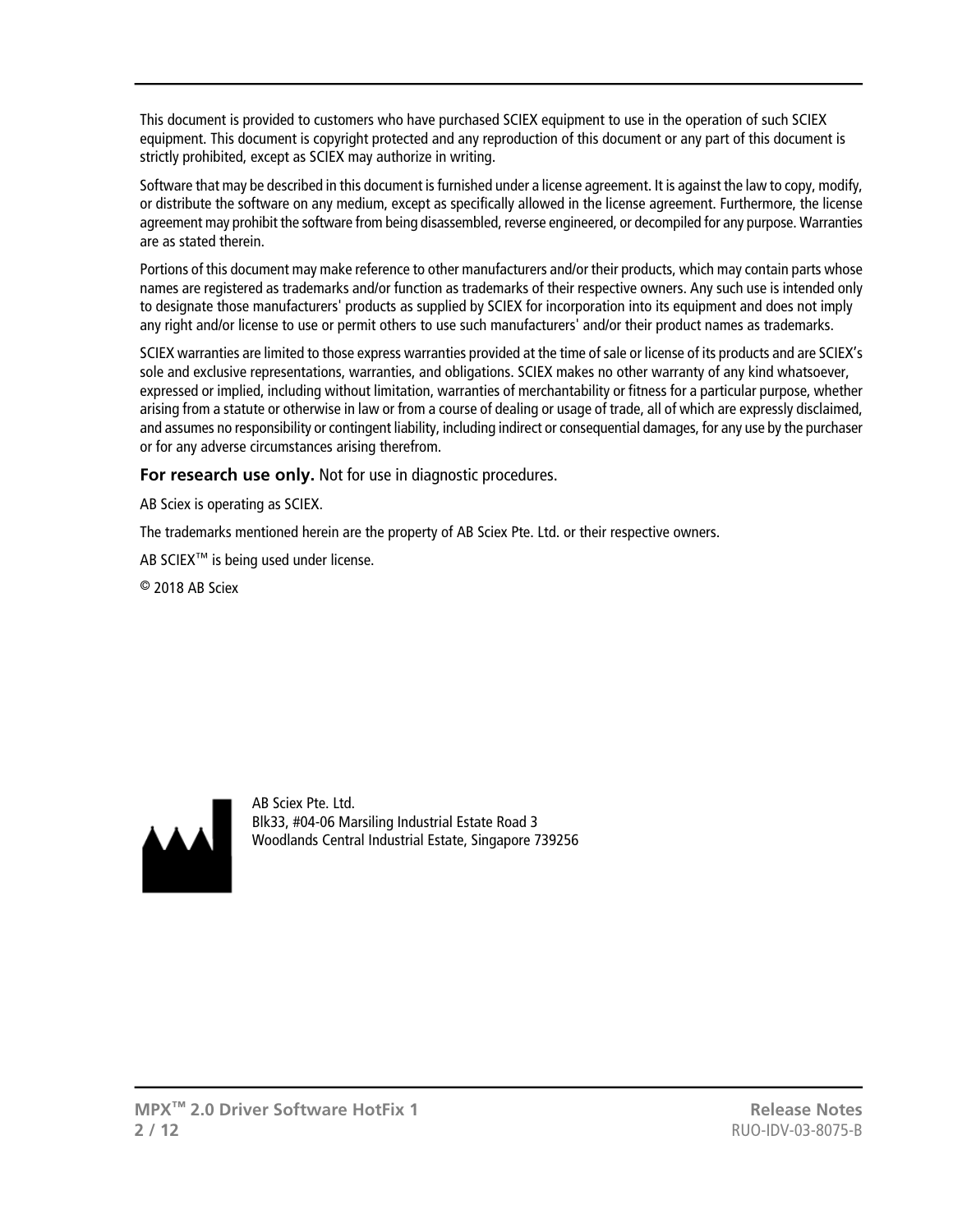## **Contents**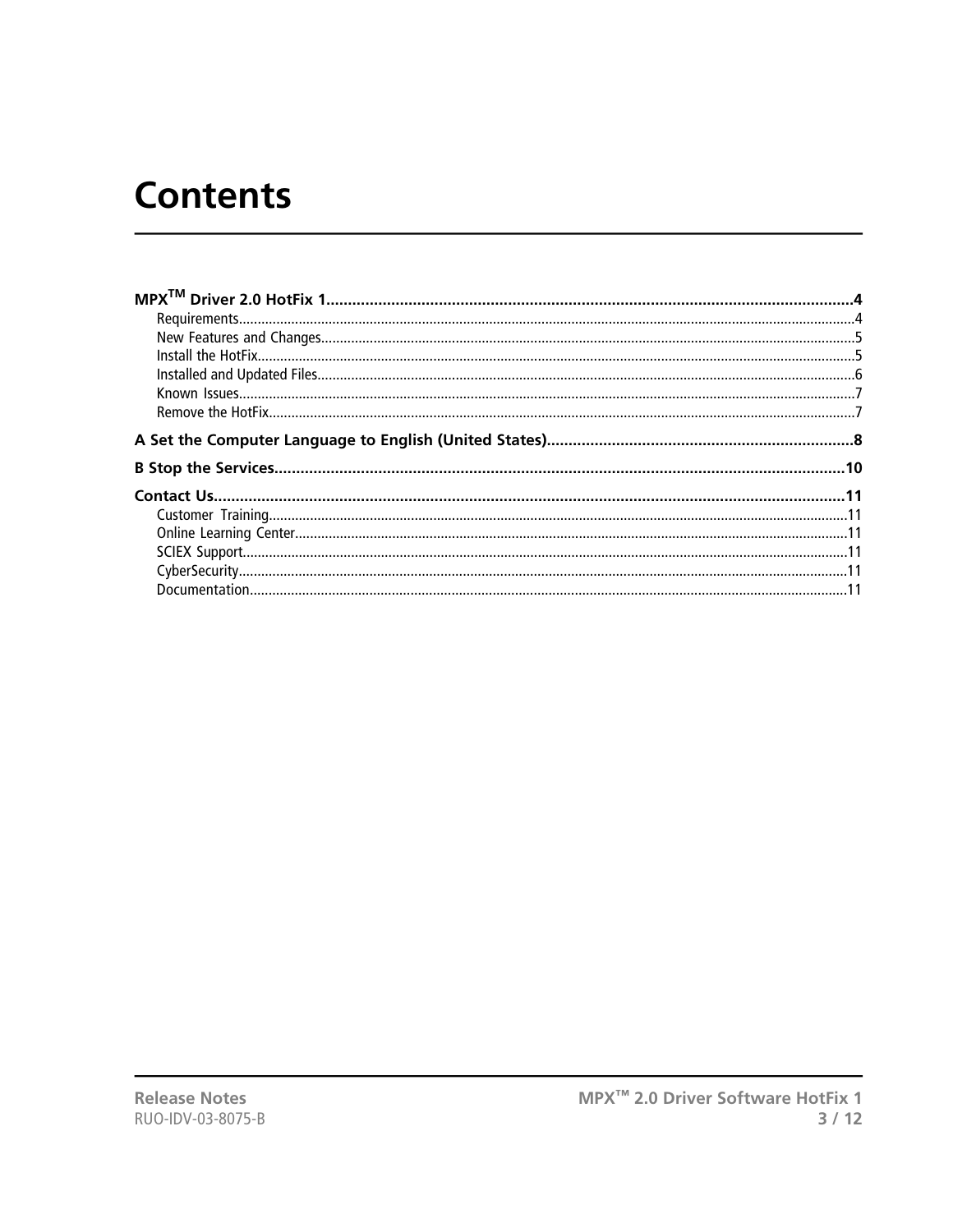# **MPXTM Driver 2.0 HotFix 1**

<span id="page-3-0"></span>Note: The MPX<sup>™</sup> 2.0 driver software must be installed before this HotFix can be installed.

<span id="page-3-1"></span>Installation of the MPX<sup>™</sup> driver software must be performed only by fully qualified SCIEX personnel. Contact a SCIEX Field Service Employee (FSE) to schedule the installation.

### **Requirements**

The MPX<sup>™</sup> Driver 2.0 HotFix 1 must be installed on a Dell OptiPlex XE2 computer, purchased from SCIEX.

**Note:** Newer systems might become available. For more information, contact the local sales representative.

The computer must be configured with the following applications:

- 64-bit version of the Microsoft Windows 7 or Windows 10 operating system (English only)
- Analyst<sup>®</sup> software, version 1.7
- $MPX^{TM}$  2.0 driver software

In addition, the Carryover Detection functionality of the MPX<sup>™</sup> driver software uses quantitation methods from the MultiQuant<sup>™</sup> software, version 3.0.2 or higher.

Note: Version 3.0.2 of the MultiQuant<sup>™</sup> software is only compatible with the 64-bit version of the Microsoft Windows 7 operating system. Version 3.0.3 of the MultiQuant<sup>IM</sup> software is compatible with the 64-bit version of both the Microsoft Windows 7 and Windows 10 operating systems.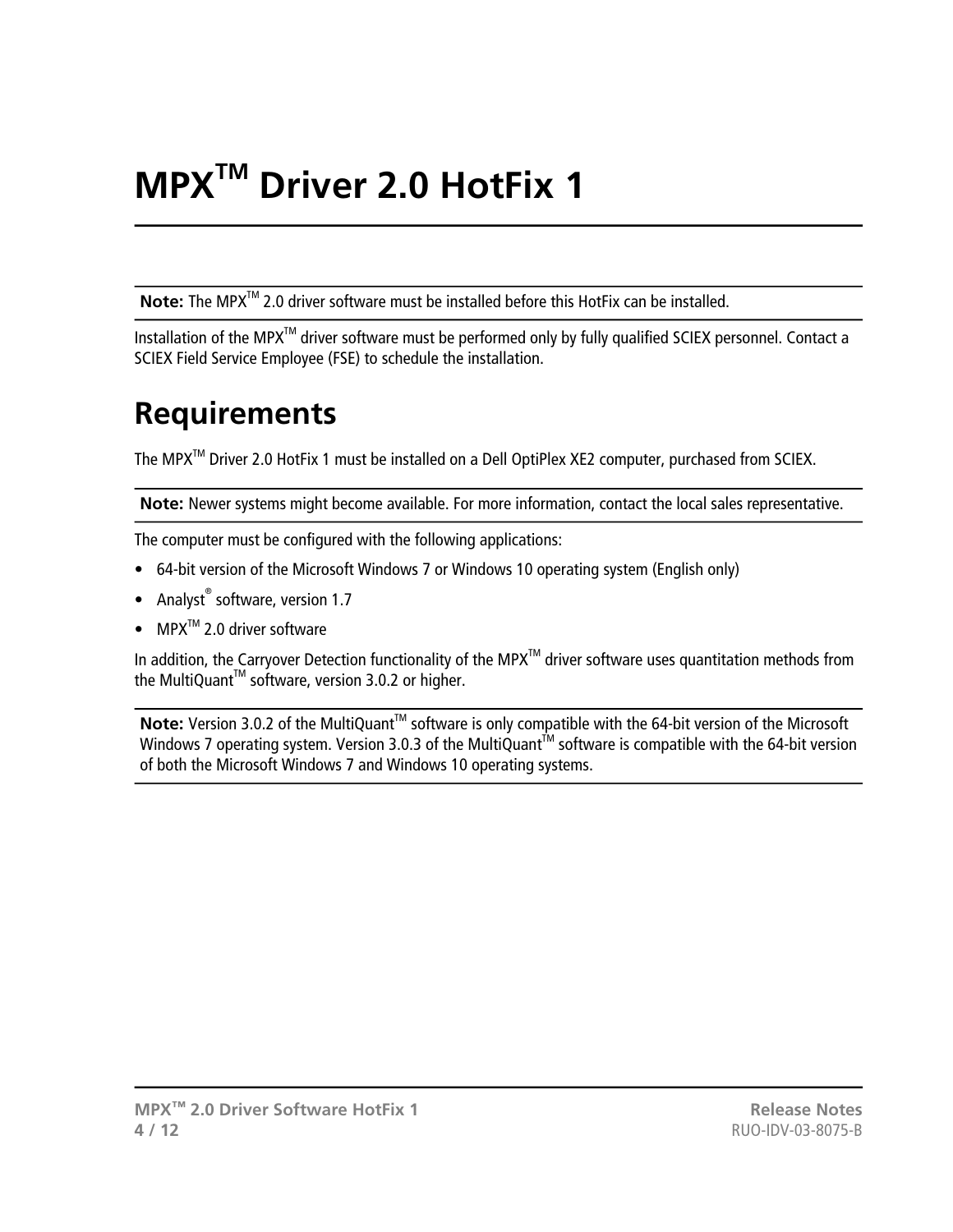#### <span id="page-4-0"></span>**New Features and Changes**

**Note:** The numbers in brackets are reference numbers for each issue or feature in the SCIEX internal tracking system.

#### **New Features**

- The changes included in the MPX<sup>TM</sup> Driver 2.0 Patch for No-Oven Configuration Support have been incorporated into this HotFix. Users can submit batches and inject samples on a system that does not include a column oven. (MPX-477)
- This HotFix provides support for the ExionLC<sup>TM</sup> AC system. For instructions on working with the ExionLC<sup>TM</sup> AC system configuration, refer to the procedures provided for the Shimadzu Prominence configuration. The workflows for the ExionLC™ AC system and the Shimadzu Prominence system are the same.

#### **Fixed Issues**

- In very rare cases, the MPX<sup>TM</sup> driver software did not abort the batch if the duration of data acquisition on an LC stream was longer than expected by the MPX<sup>TM</sup> driver software. In these cases, the MPX<sup>TM</sup> driver software would continue, and start acquisition on the other stream even though acquisition on the first stream was not completed. This created the potential for results to be assigned to the incorrect sample. (MPX-474)
- <span id="page-4-1"></span>• This HotFix allows the needle height of the CTC RSI autosamplers (PAL3) to be adjusted for different plates and vials. (MPX-478)

#### **Install the HotFix**

Note: The same user account that was used to install the Analyst<sup>®</sup> software and the MPX<sup>™</sup> driver software, version 2.0, should be used to install the MPX<sup>TM</sup> Driver 2.0 HotFix 1.

- 1. Log on to the computer as a user with Administrator privileges.
- 2. Make sure that the computer language is set to **English (United States)**. Refer to [Set the Computer](#page-7-0) [Language to English \(United States\).](#page-7-0)
- 3. Open the Analyst $^{\circ}$  software and then deactivate the hardware profile.
- 4. Close the Analyst® software.
- 5. Stop the **AnalystService** and the **MPX.Service**. Refer to [Stop the Services](#page-9-0).
- 6. Download the required zip file from [sciex.com/software-support/software-downloads.](https://sciex.com/software-support/software-downloads)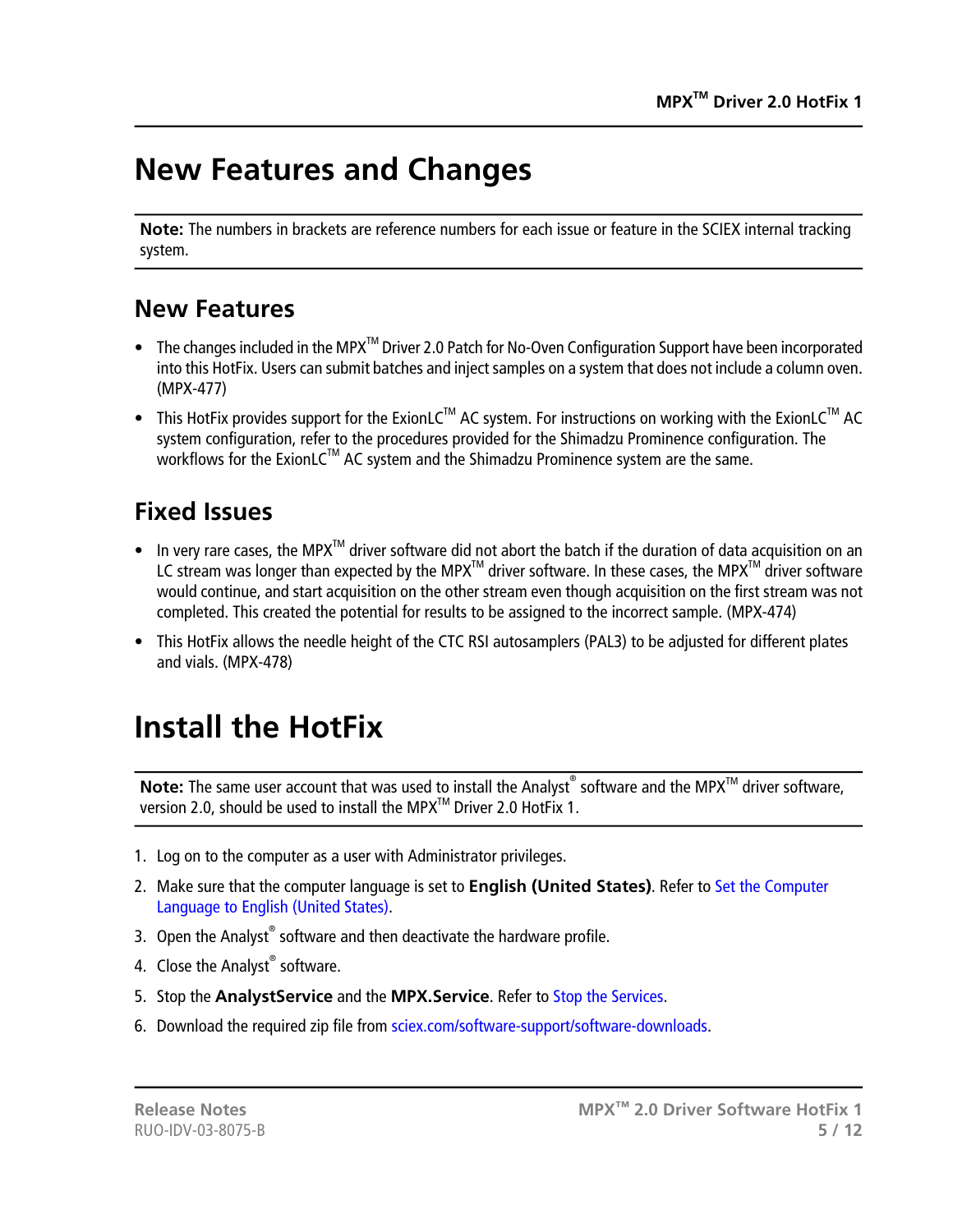**Note:** To prevent potential installation issues, we recommend that the file be saved to a location other than the computer desktop.

7. After the download is complete, right-click the downloaded files and then click **Extract All**.

By default, the files are extracted to the same location where the zip file was saved.

- 8. After the extraction is complete, navigate to the extracted files and then double-click the **setup.exe** file.
- 9. If the User Account Control dialog opens, then click **Yes** to dismiss the message.
- 10. Follow the on-screen instructions to complete the installation.
- 11. After the installation is complete, open the Control Panel and browse to the list of installed programs to make sure that **MPXTM Driver 2.0 HotFix 1** is shown.
- 12. Restart the computer.
- <span id="page-5-0"></span>13. Open the Analyst® software and then activate the hardware profile.

#### **Installed and Updated Files**

The MPX<sup>™</sup> Driver 2.0 HotFix 1 installs the following file in the designated location:

- Program Files (x86)\SCIEX\MPX Driver\Help folder:
	- MPX Driver 2.0 HotFix 1 Release Notes.pdf

The MPX<sup>TM</sup> Driver 2.0 HotFix 1 updates the following files in the designated locations:

- Program Files (x86)\SCIEX\MPX Driver\bin folder:
	- MPX.Core.dll
	- MPX.Service.exe
	- MPX.UI.exe
- Program Files (x86)\SCIEX\MPX Driver\bin\Device Driver folder:
	- MPX Driver Diagnostics.exe
	- Multiplex Device Server.exe
- ProgramData\SCIEX\MPX Driver\PAL3 folder:
	- Stream 1 method.pmx
	- Stream 2 method.pmx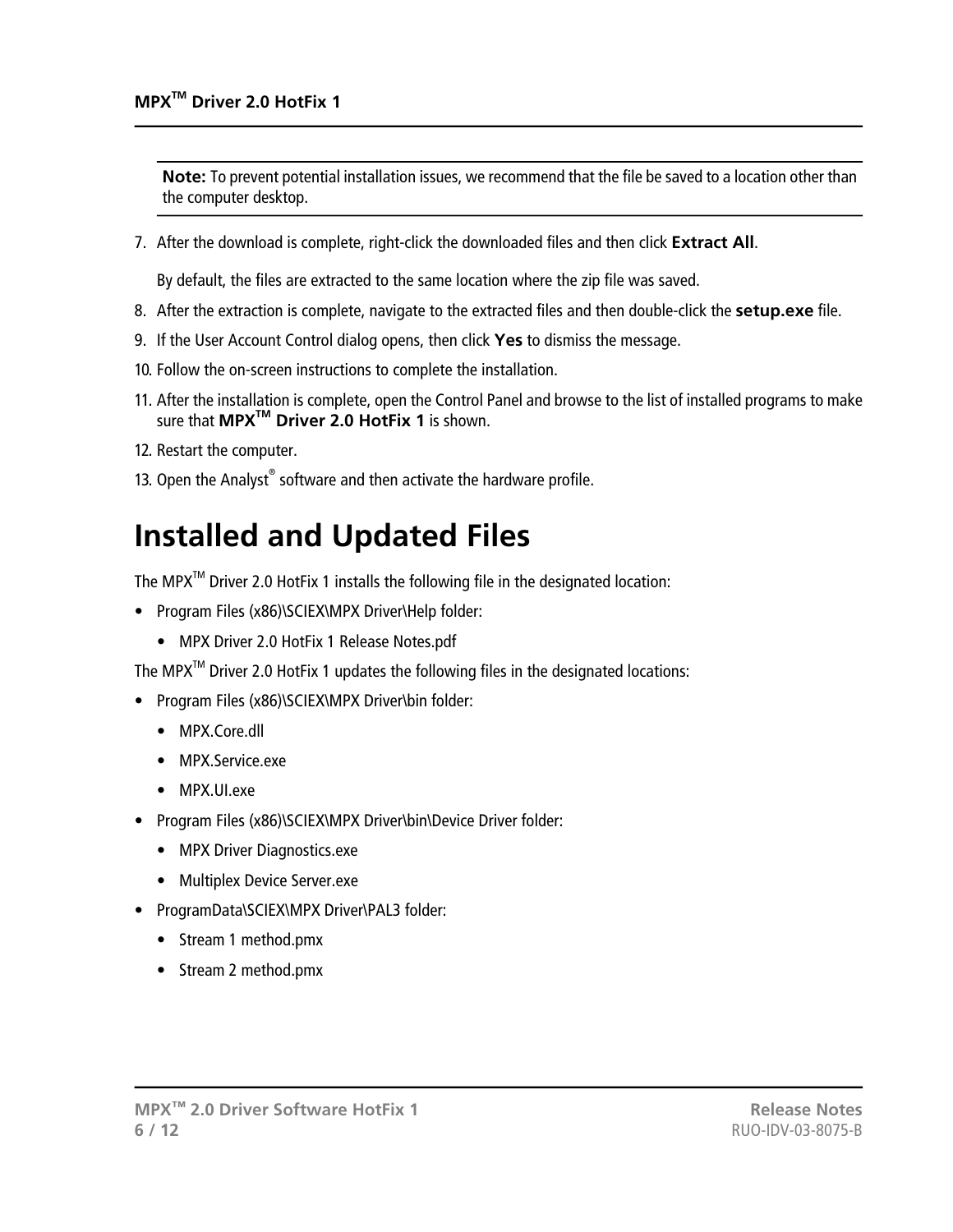### <span id="page-6-0"></span>**Known Issues**

No additional issues have been introduced with this HotFix. Refer to the **Known Issues and Limitations** section of the MPX<sup>™</sup> Driver Software version 2.0 *Release Notes* for a list of the existing issues.

#### <span id="page-6-1"></span>**Remove the HotFix**

- 1. Log on to the computer as a user with Administrator privileges.
- 2. Deactivate the hardware profile and then close the Analyst® software.
- 3. Open the Control Panel and then click **Programs and Features**.
- 4. Right-click **MPXTM Driver 2.0 HotFix 1** and then click **Uninstall**.
- 5. Follow the on-screen instructions.

Removal of the MPX<sup>™</sup> Driver 2.0 HotFix 1 restores the MPX<sup>™</sup> 2.0 driver software. If the MPX<sup>™</sup> Driver 2.0 Patch for No-Oven Configuration Support is required, then it must be installed again.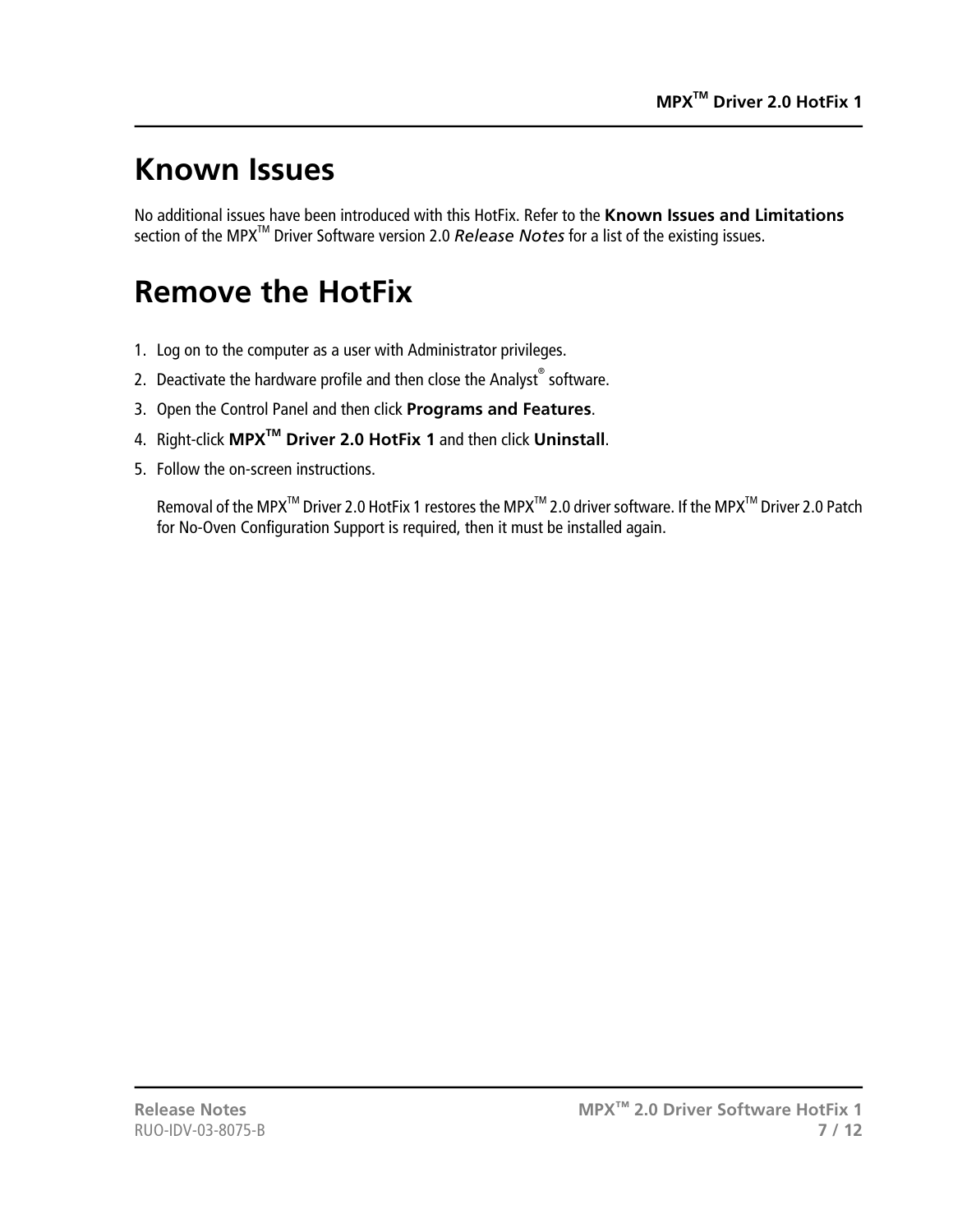# **Set the Computer Language to English (United States)**

- <span id="page-7-0"></span>1. Open the Control Panel.
- 2. Do one of the following:

| On computers configured with the<br><b>Microsoft Windows 7 operating system </b>                                                                                                                                                                                                                                                                                                                                                                                   | On computers configured with the<br><b>Microsoft Windows 10 operating system</b>                                                                                                                                                                                                                                                                                                                                               |  |
|--------------------------------------------------------------------------------------------------------------------------------------------------------------------------------------------------------------------------------------------------------------------------------------------------------------------------------------------------------------------------------------------------------------------------------------------------------------------|--------------------------------------------------------------------------------------------------------------------------------------------------------------------------------------------------------------------------------------------------------------------------------------------------------------------------------------------------------------------------------------------------------------------------------|--|
| <b>Category View</b>                                                                                                                                                                                                                                                                                                                                                                                                                                               |                                                                                                                                                                                                                                                                                                                                                                                                                                |  |
| a. Click Clock, Language, and Region ><br>Region and Language. The Region and<br>Language dialog opens.<br>b. On the <b>Formats</b> tab, make sure that the <b>Format</b><br>field is set to English (United States).<br><b>Figure A-1 Region and Language Dialog</b><br>Region and Language<br>Formats Location Keyboards and Languages Administrative<br>Format:<br><b>English (United States)</b><br>Date and time formats<br>Click Apply and then click Close. | a. Click Clock, Language, and Region ><br><b>Region.</b> The Region dialog opens.<br>b. On the <b>Formats</b> tab, make sure that the <b>Format</b><br>field is set to English (United States).<br><b>Figure A-2 Region Dialog</b><br>Region<br>×<br>Formats Location Administrative<br>Format:<br><b>English (United States)</b><br><u>Language preferences</u><br>Date and time formats<br>Click Apply and then click Close. |  |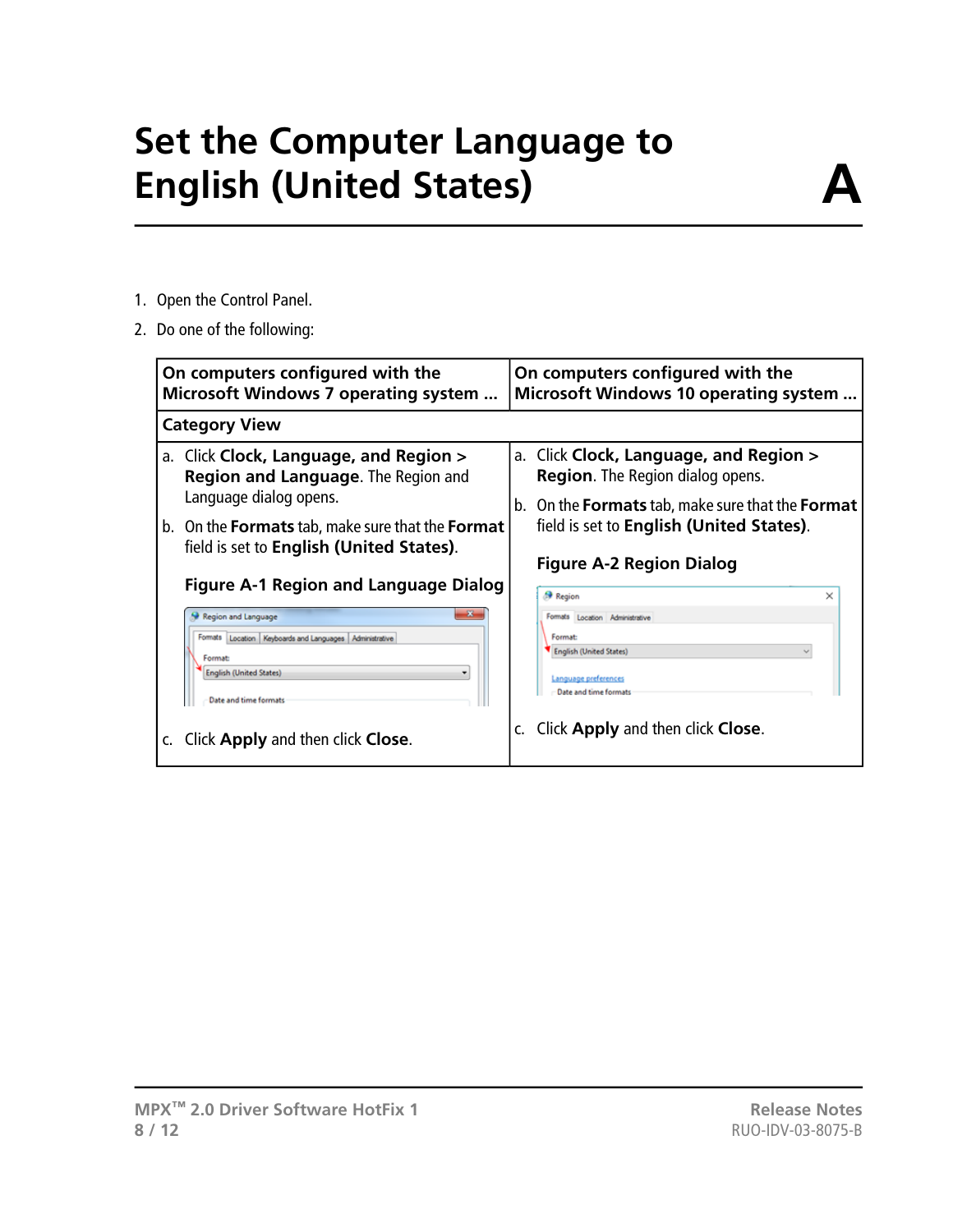| On computers configured with the                                                         | On computers configured with the                               |  |
|------------------------------------------------------------------------------------------|----------------------------------------------------------------|--|
| <b>Microsoft Windows 7 operating system </b>                                             | <b>Microsoft Windows 10 operating system</b>                   |  |
| <b>Large or Small Icon View</b>                                                          |                                                                |  |
| a. Click Region and Language. The Region and                                             | a. Click <b>Region</b> . The Region dialog opens.              |  |
| Language dialog opens.                                                                   | b. On the <b>Formats</b> tab, make sure that the <b>Format</b> |  |
| b. On the <b>Formats</b> tab, make sure that the <b>Format</b>                           | field is set to English (United States).                       |  |
| field is set to English (United States).<br><b>Figure A-3 Region and Language Dialog</b> | <b>Figure A-4 Region Dialog</b><br>Region<br>×                 |  |
| Region and Language                                                                      | Formats Location Administrative                                |  |
| Formats Location Keyboards and Languages Administrative                                  | Format:                                                        |  |
| Format:                                                                                  | <b>English (United States)</b>                                 |  |
| <b>English (United States)</b>                                                           | anquage preferences                                            |  |
| Date and time formats                                                                    | Date and time formats                                          |  |
| Click Apply and then click Close.                                                        | Click Apply and then click Close.                              |  |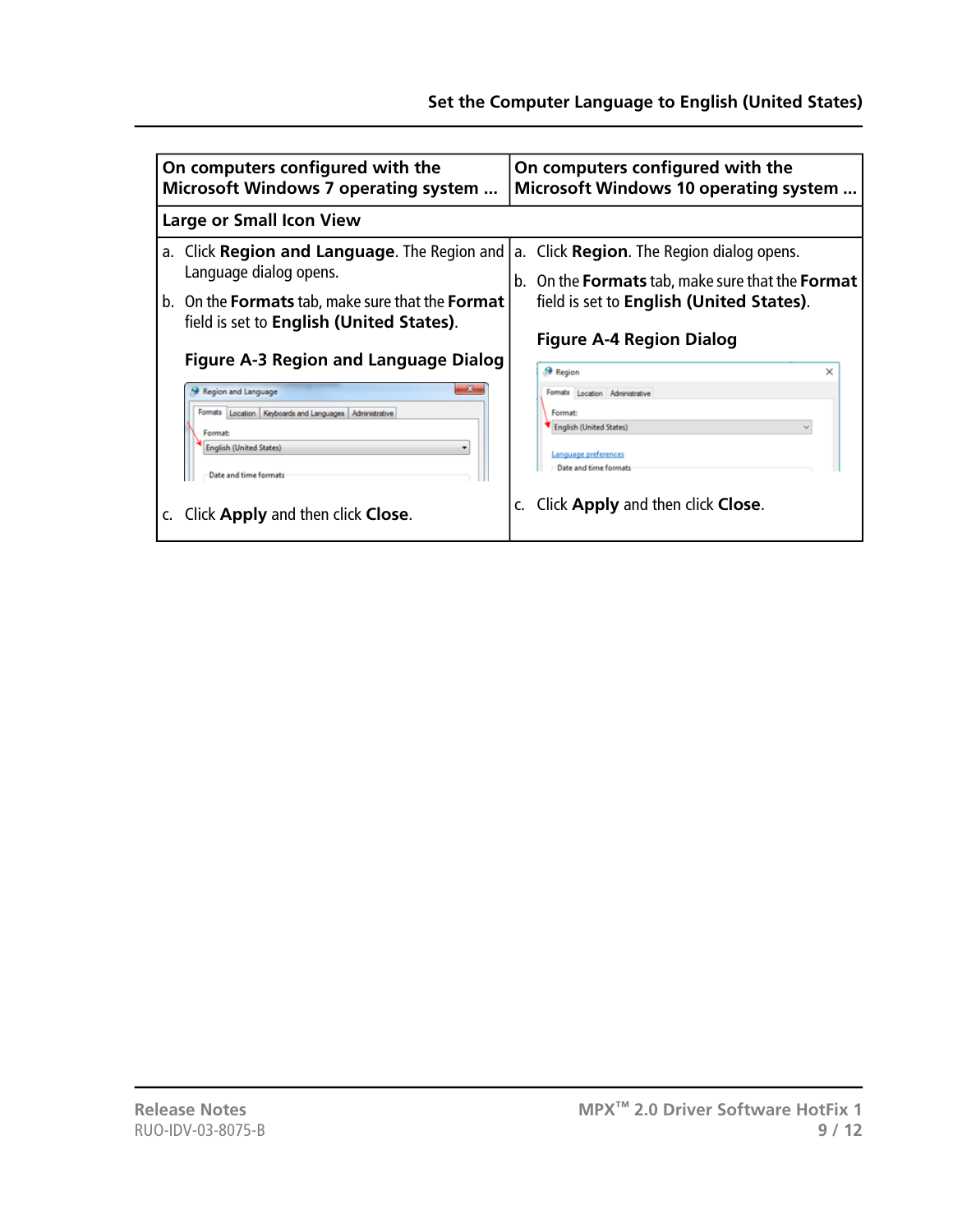# **Stop the Services B**

- <span id="page-9-0"></span>1. Open the Control Panel.
- 2. Do one of the following:
	- If the Control Panel is configured with the Category view, then click **System and Security > Administrative Tools**.
	- If the Control Panel is configured with the Large or Small icon view, then click **Administrative Tools**.
- 3. Double-click **Services**.

The Services dialog opens.

- 4. Right-click **AnalystService** and then click **Stop**.
- 5. Right-click **MPX.Service** and then click **Stop**.
- 6. Close the Services dialog.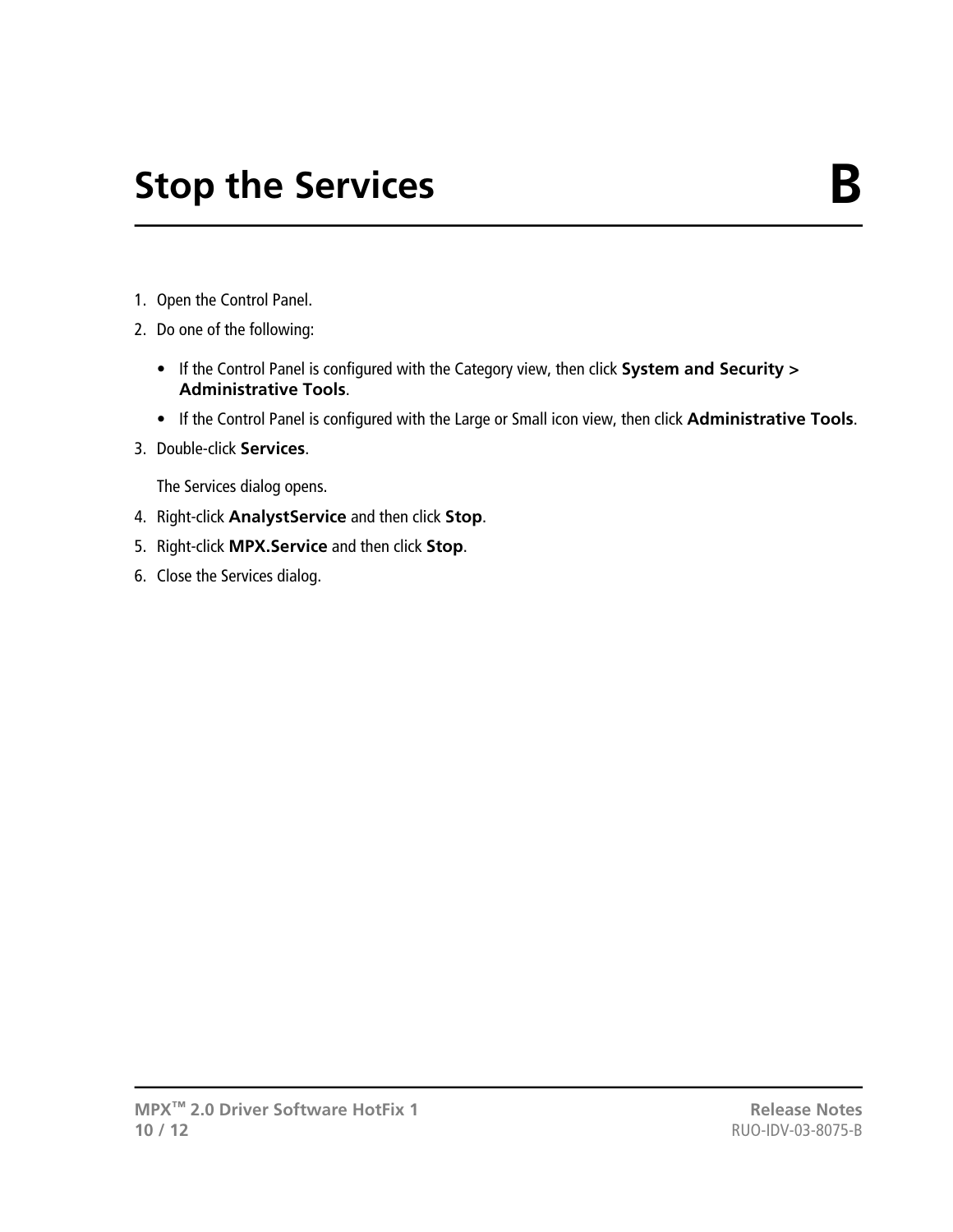## **Contact Us**

#### <span id="page-10-1"></span><span id="page-10-0"></span>**Customer Training**

- In North America: [NA.CustomerTraining@sciex.com](mailto:NA.CustomerTraining@sciex.com)
- In Europe: [Europe.CustomerTraining@sciex.com](mailto:Europe.CustomerTraining@sciex.com)
- <span id="page-10-2"></span>• Outside the EU and North America, visit [sciex.com/education](https://sciex.com/education) for contact information.

### **Online Learning Center**

<span id="page-10-3"></span>• SCIEX**[University](https://training.sciex.com)**

### **SCIEX Support**

SCIEX and its representatives maintain a staff of fully-trained service and technical specialists located throughout the world. They can answer questions about the system or any technical issues that might arise. For more information, visit the SCIEX website at [sciex.com](https://sciex.com) or contact us in one of the following ways:

- <span id="page-10-4"></span>• [sciex.com/contact-us](https://sciex.com/contact-us)
- [sciex.com/request-support](https://sciex.com/request-support)

### <span id="page-10-5"></span>**CyberSecurity**

For the latest guidance on cybersecurity for SCIEX products, visit [sciex.com/productsecurity](https://sciex.com/productsecurity).

### **Documentation**

This version of the document supercedes all previous versions of this document.

To view this document electronically, Adobe Acrobat Reader is required. To download the latest version, go to [https://get.adobe.com/reader.](https://get.adobe.com/reader)

For the latest versions of the documentation, visit the SCIEX website at [sciex.com](https://sciex.com).